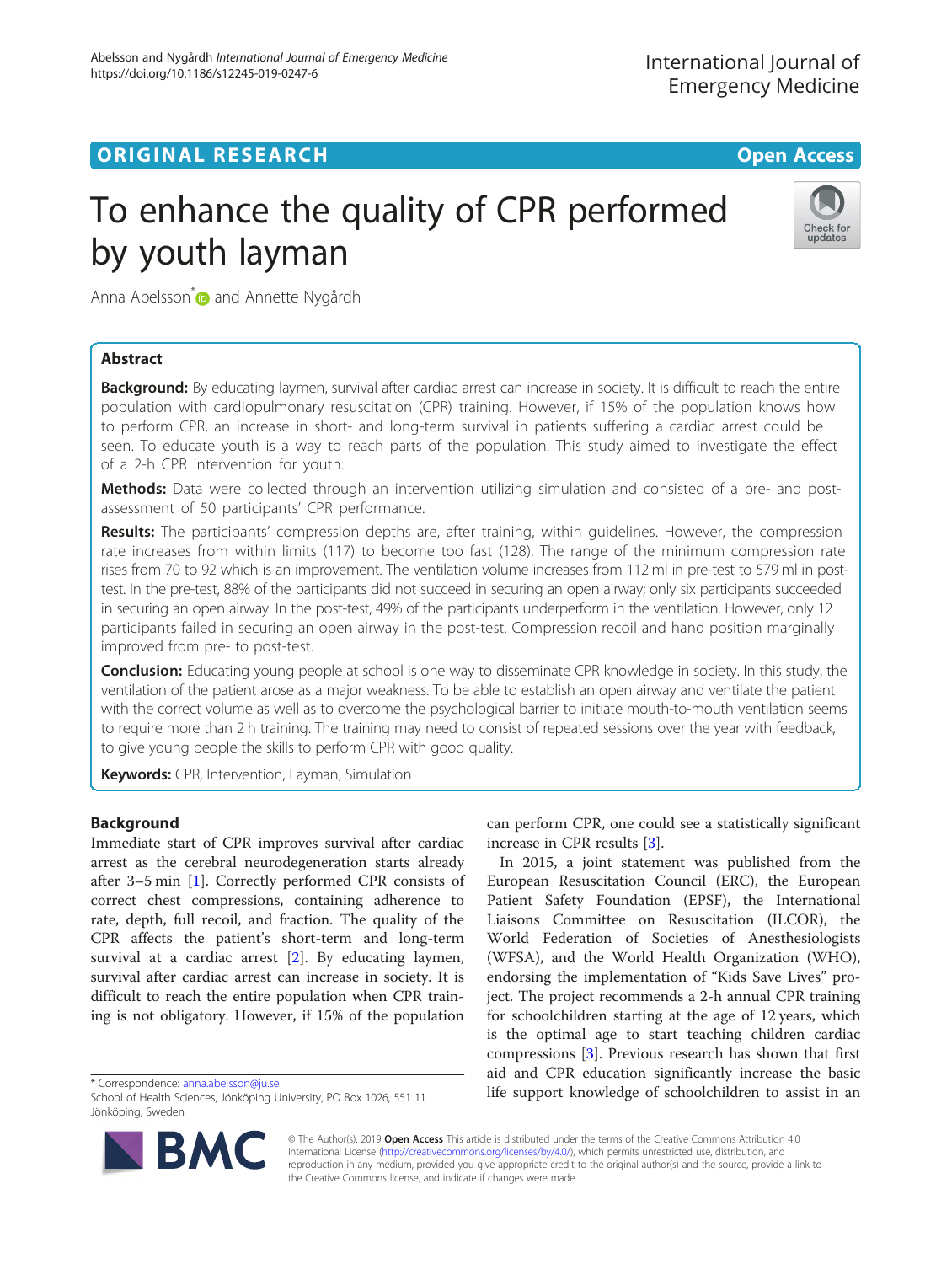emergency situation [\[4](#page-4-0)]. Continuous training can result in a sustainable acquisition and maintenance of CPR performance by schoolchildren [\[5](#page-4-0)]. First aid and CPR are part of handling emergencies and are vital knowledge of all citizens, from young children, adolescents, and adults. Knowledge can contribute to reduced suffering, reduced risk of injury, and increased chance of survival in the event of illness or accident [[6\]](#page-4-0).

A detailed curriculum has been developed for CPR education in Swedish schools. Schoolchildren receive first aid and CPR training from elementary school to high school, 5–15 years old [[6,](#page-4-0) [7](#page-4-0)]. In elementary school, 5–9 years, students are trained on how to check if the person is conscious or unconscious, open the airway, do mouth-to-mouth ventilation, put the person in recovery position, and call the emergency number. Aged 10–12 years, the students are trained in what to do in a choking emergency (5 back blows and 5 abdominal thrusts), mouth-to-mouth ventilation, and chest compressions. Other parts to train are wounds and hemorrhages, sprains, allergies, frostbites, and lifesaving in and near water.

In middle school, 13–15 years, students are educated in first aid and CPR including the use of a defibrillator. Other elements that are recommended to practice are burns, diabetes, chest pain, stroke, and cramps [[6,](#page-4-0) [7\]](#page-4-0).

The education in lifesaving in and near water is made possible because the ability to swim is included in the requirements at the age of 12 years and 15 years. To receive a passing grade in sport and health at 12 years of age, a student must be able to swim 200 m. At the age of 15, the student must also be able to handle emergency situations by the water using alternative aids in different seasons [\[7](#page-4-0)].

In high school, 16–18 years, first aid and CPR are performed in some courses but not all. Some schools cooperate with emergency services or other organizations in education and training of students [[7\]](#page-4-0).

Although children and adolescents are trained in emergency skills and CPR, it is mainly the adults who witness out-of-hospital cardiac arrest [\[8](#page-4-0)]. One way to increase adults' knowledge in CPR is to encourage children and adolescents to spread their CPR knowledge at home. By describing what they have learned and by showing educational material to their parents, the children also get the chance to consolidate their knowledge [[9,](#page-4-0) [10](#page-4-0)]. In the longer term, the number of individuals being able to perform CPR increases in the society, which leads to an increase in the possibility of resuscitation and the survival rate of out-of-hospital cardiac arrests [\[1](#page-4-0)].

Studies related to youth CPR usually use theoretical instruments to assess CPR performance, although the assessment of practical CPR quality can be regarded as a golden standard and may need to be implemented in

further evaluations. This study aimed to investigate the effect of a 2-h CPR intervention for youth.

## Methods

This study had a quantitative approach. Data was collected through an intervention utilizing simulation. The data collection consisted of a pre- and post-assessment of the participants' CPR performance.

## Participants

Participants in this study consisted of 50 individuals, 30 females and 20 males with age between 16 and 20 years (mean 17). None of the participants had performed CPR on a human. Inclusion criteria were participation in a CPR education intervention. All participants received oral information about the study and were then asked to voluntarily participate. All asked accepted to participate.

## Intervention and data collection

The study was carried out in three steps. Step 1 was to assess the participants' CPR performance. Participants performed CPR for 2 min on a Brayden Pro (Innosonian®). Each of the participants performed chest compressions and ventilations according to the ERC guidelines [\[2](#page-4-0)]. The mechanical spring simulating the thoracic resistance required 30 kg chest compressions to achieve correct compression depth of 5–6 cm. Total recoil of the chest and the hand placement on the lower part of sternum generated 100% rating. Correct compression rate was between 100 and 120 per minute, and to achieve correct ventilation, the mouth-to-mouth ventilation required 400–700 ml per breath [\[2\]](#page-4-0). Data were collected on compression rate, depth, recoil, hand placement, and ventilation volume. In step 2, the group participated in 2-h-long education that included theory regarding anatomy and pathophysiology and hands-on training performing CPR. The intervention was completed with step 3. Step 3 was to once more assess the participants' CPR performance for 2 min. No feedback about the CPR performances was given during step 1 neither step 3 assessments. All results were read from a Samsung Galaxy with associated Brayden application.

## Data analysis

The descriptive and analytic analysis was conducted using IBM Statistical Package for the Social Sciences (SPSS) 24.0. Descriptive analysis (central tendency and distribution) was used to describe the data. Analytic statistics  $(t$  test) were used to compare the pre- and post-assessment. The level of significance used was set at  $\alpha = 0.05$ .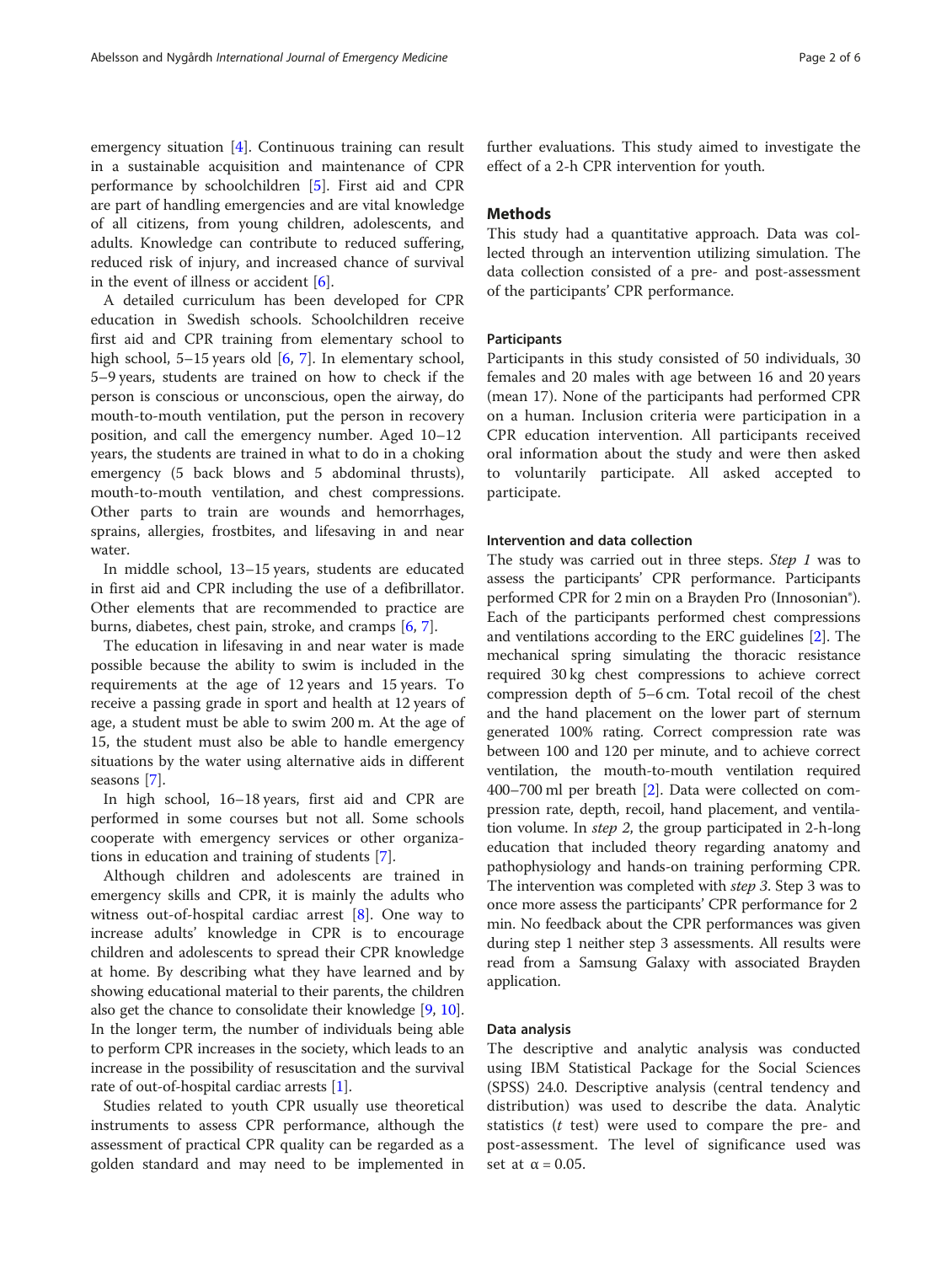## Results

The result shows that on average, the group has improved from pre- to post-test in compression depth performing within the ERC limits (5.11 cm) (Table 1).

Compression rate went from 117 in pre-test which is within ERC limits to 128 in post-test which is above the recommended rate, which is a deterioration. However, regarding the ranking, the minimum rate in the pre-test at 70 compressions has increased to minimum 92 compressions in the post-test which is an improvement.

The ventilation volume increased from 112 ml in pretest to 579 ml in the post-test which is within the ERC limits. The improvement was statistically significant  $(p < .00)$  (Fig. [1\)](#page-3-0).

Hand position improved by 9%. The minimum range increased from 8% in pre-test to 29% in the post-test.

No significant result was shown regarding compression recoil. Compression recoil marginally improved by a mean of 3% from pre- to post-test.

## **Discussion**

In the result, the post-test regarding the compression depth is performed within the ERC limit of 5–6 cm. The pre-test was at 4.88 cm which can be considered similar to the post-test at 5.11 cm. The range in post-test has reduced to be between 4 and 6 cm which is an improvement. Previous research shows that the age, in other words, weight, and length of the individual correlate with the compression depths  $[11–13]$  $[11–13]$  $[11–13]$  $[11–13]$  $[11–13]$ . Young women may find it harder to achieve proper compression depth if they have a smaller body mass index than young men. At the age of 16–18 years, Mpotos and Iserbyt [\[14](#page-4-0)] state that young women achieve the same test results as men of the same age. Semeraro et al. [[12\]](#page-4-0) report the opposite, significantly deeper compression depth by males at the age of 15–17 years compared to same-aged females. There is also research showing that young women using the 15:2 ratio accomplish better compression depth in comparison to the 30:2 ratio [[15\]](#page-4-0). According to the 2015 CPR guidelines, chest compressions are supposed to be 5–6 cm of depth at a rate of 100–120 compressions per minute [\[16](#page-4-0)]. It is therefore not acceptable for younger age groups to make superficial chest compressions. The compression depth of younger individuals can instead be controlled by objective feedback, to ensure given quality is reached when the compressions are too shallow significantly decreasing the chance of survival [[17\]](#page-4-0).

Compression rate from the pre-test has increased to be above the recommended rate in the post-test. This is an apparent deterioration of CPR quality. The chest compressions are correlated to the perfusion, and therefore, chest compressions with a constant rate are to be prioritized [[18](#page-4-0)]. Interrupted chest compression during CPR reduces coronary perfusion pressure [\[19\]](#page-4-0). But in the opposite, a compression rate at 128 per minute (mean) results in a stretching of the sterner with a negative influence on the blood volume return to the heart [[18\]](#page-4-0). The minimum rate in the post-test has increased from 70 to 90 compressions per minute, which is an improvement but still below the limit. When the compression rate is too slow, the chance of survival decreases significantly [[17\]](#page-4-0).

This study's result showed how the ventilation volume increased from a mean of 112 ml in the pre-test to a mean of 579 ml per ventilation in the post-test. The improvement was statistically significant. The result shows

Table 1 Mean and range of compressions and ventilations divided into pre- and post-test

| Item                       | Pre-test   | Under perform | Over perform | Post-test  | Under perform | Over perform | Sig. (2-tailed) |
|----------------------------|------------|---------------|--------------|------------|---------------|--------------|-----------------|
| Compression depth (cm)     | 4.88       | 46%           | 4%           | 5.11       | 39%           | 6%           | .064            |
| Standard deviation         | .68        |               |              | .54        |               |              |                 |
| Range                      | $3 - 6$    |               |              | $4 - 6$    |               |              |                 |
| Compression rate (per min) | 117        | 15%           | 54%          | 128        | 6%            | 75%          | .001            |
| Standard deviation         | 17.1       |               |              | 14.8       |               |              |                 |
| Range                      | $70 - 159$ |               |              | $92 - 166$ |               |              |                 |
| Compression recoil (%)     | 89         | 11%           | 0%           | 92         | 7%            | 0%           | .404            |
| Standard deviation         | 24.3       |               |              | 17.4       |               |              |                 |
| Range                      | $3 - 100$  |               |              | $19 - 100$ |               |              |                 |
| Hand position (%)          | 84         | 16%           | 0%           | 93         | 7%            | 0%           | .024            |
| Standard deviation         | 23.9       |               |              | 13.9       |               |              |                 |
| Range                      | $8 - 100$  |               |              | $29 - 100$ |               |              |                 |
| Ventilation volume (ml)    | 112        | 88%           | 12%          | 579        | 49%           | 47%          | .000            |
| Standard deviation         | 309.3      |               |              | 588.7      |               |              |                 |
| Range                      | $0 - 1100$ |               |              | $0 - 1400$ |               |              |                 |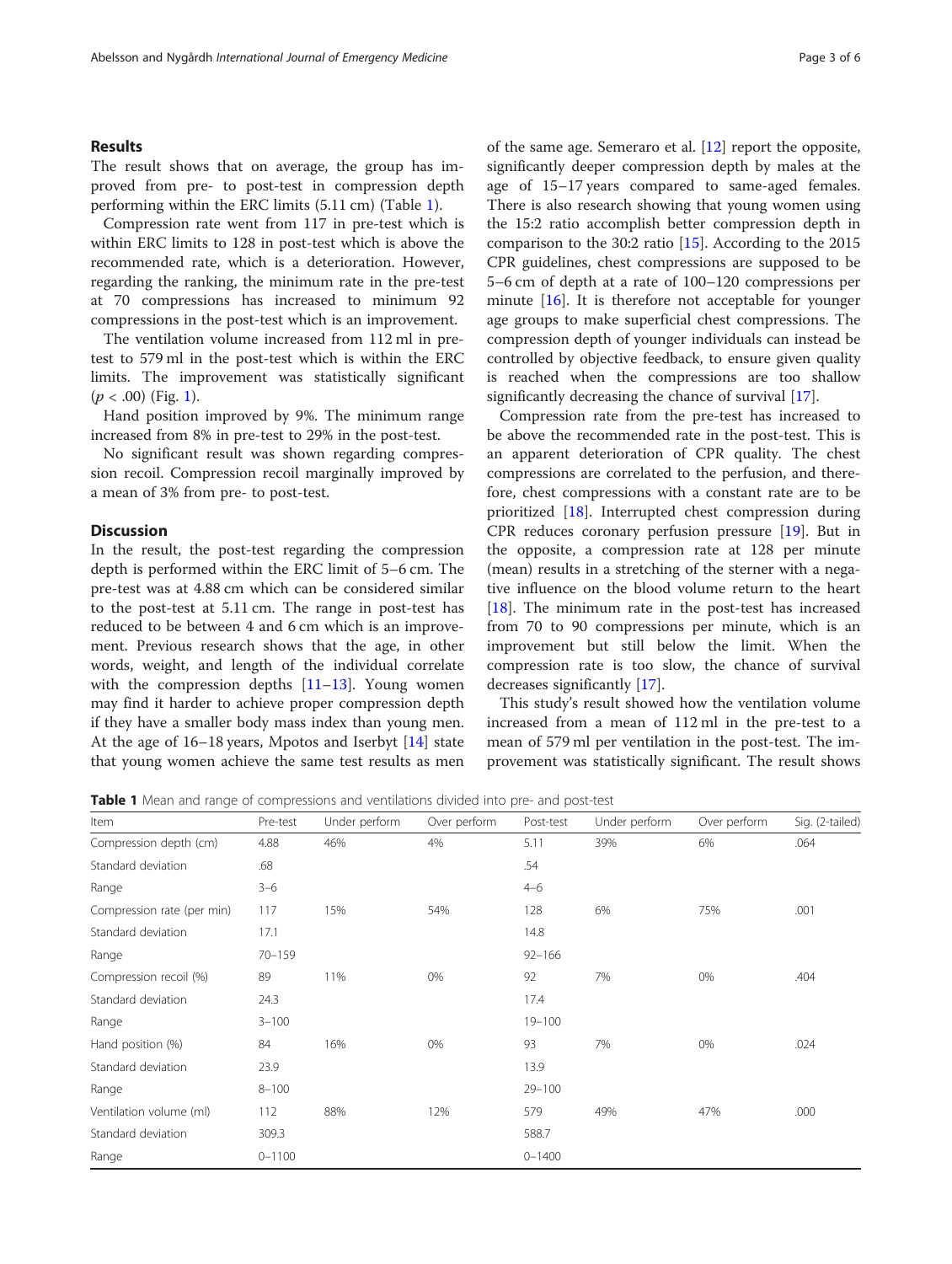<span id="page-3-0"></span>

that only 6 participants in the pre-test manage to ventilate the patient while the remaining 44 participants failed with the ventilation and did not manage to get air in the patient's lungs. This result of few participants successfully ventilating the patient has been previously demonstrated [\[20\]](#page-4-0). One of the reasons for this may be participants not being able to successfully establish a free airway which then means that no air gets into the lungs of the patient. There is a risk that the air instead goes down into the ventricle of the patient [[21](#page-4-0)]. Another reason why the patient is not ventilated may be the high psychological barrier of youth to initiate mouth-tomouth ventilation as described by Berthelot et al. [\[22](#page-4-0)]. The participants who did not want to ventilate the patient, using mouth to mouth, did not make a serious attempt to ventilate mouth to mouth.

After the intervention, the number of ventilations is divided into 47% overperforming and 49% underperforming. Overperforming results in a hyperventilation of the patient which may have a harmful effect. It contributes to poor outcomes from cardiac arrest because it decreases cardiac output due to an increase in intrathoracic pressure [[23](#page-4-0)]. Cerebral vasoconstriction can also be caused by hyperventilation based on the decrease of carbon dioxide pressures in the blood, which decreases cerebral blood flow [[24\]](#page-4-0). Real-time tidal volume feedback is an option in which to enhance the results in this kind of education since it has proved to be a tool for the rescuers to provide optimal ventilation. Learning with feedback means that the helper avoids hyperventilation during the CPR [[25](#page-4-0)].

There is, despite the training, still 49% of the individuals underperforming the ventilation in the post-test.

During the training, the young individuals have not learned to perform adequate ventilation with tidal volumes that makes the chest visibly rise [\[18](#page-4-0)]. This would indicate that 2 h of training is not enough to learn to ventilate according to guidelines. Bohn et al. [\[20](#page-4-0)] show that with an annual recurring training, it is still difficult to perform the ventilation correctly. Low-dose, highfrequency CPR training could be a way to maintain and improve students' skills in both ventilation and compressions [\[26](#page-5-0), [27](#page-5-0)].

In summary, repeated training retains or improves skills, but the format and frequency of repeated training are yet to be fully determined [[28\]](#page-5-0). Interestingly enough, in this context, Iskrzycki et al. [[10\]](#page-4-0) show how young individuals with parents who are also involved in learning CPR had better results for a longer time. This relates to young individuals repeating and consolidates their skills when they teach their parents.

## Limitations

This study included youth from different schools in one city. The extent to which motivation and social structure influenced the results remains unclear. This study did not bring the youths' CPR skills to perfection. However, the training may reduce anxieties about making mistakes and therefore increase the youths' willingness to help others.

## Conclusion

Educating young individuals at school is a way to reach out with CPR knowledge in society. In this study, the ventilation of the patient is a major weakness. To be able to create an open airway and ventilate the patient with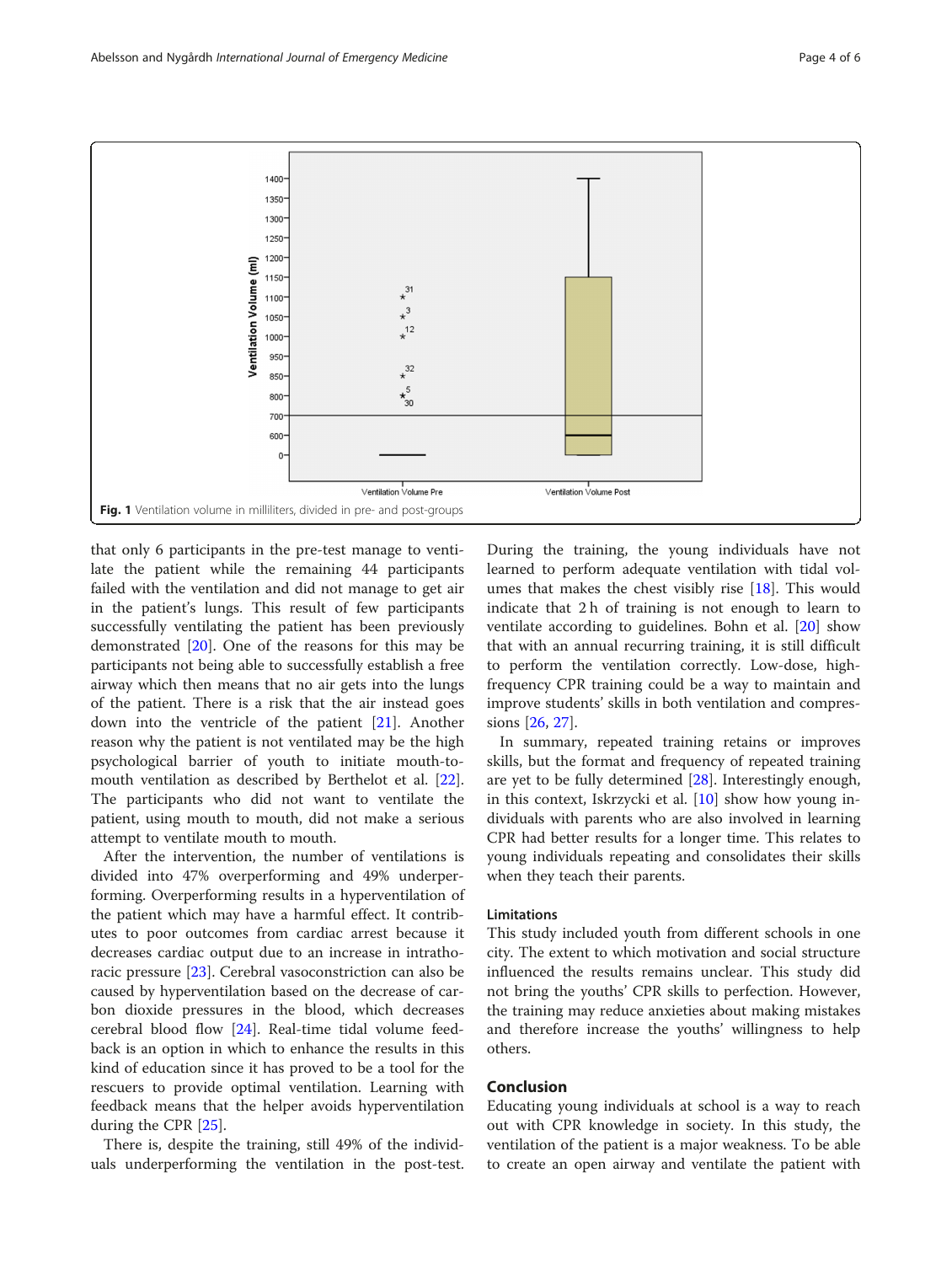<span id="page-4-0"></span>the correct volume as well as to overcome the psychological barrier to initiate mouth-to-mouth ventilation may require more training than 2 h. The training may need to consist of repeated training sessions over the year with feedback, in order to teach young individuals the skills to perform CPR with good quality.

#### Abbreviations

CPR: Cardiopulmonary resuscitation; EPSF: European Patient Safety Foundation; ERC: European Resuscitation Council; ILCOR: International Liaisons Committee on Resuscitation; SPSS: Statistical Package for the Social Sciences; WFSA: World Federation of Societies of Anesthesiologists; WHO: World Health Organization

#### Acknowledgements

Not applicable

#### Authors' contributions

AA collected and analyzed the data and wrote the paper. AN provided input in the data analysis and writing up of the paper. Both authors critically revised and approved the manuscript.

#### Authors' information

Not applicable

#### Funding

This research received no specific grant from any funding agency in public, commercial, or not-for-profit sectors.

#### Availability of data and materials

All data generated or analyzed during this study are included in this published article.

#### Ethics approval and consent to participate

The study followed the ethical principals in accordance with the World Medical Association [\[29](#page-5-0)], about anonymity and integrity. Ethical approval was not needed according to Swedish law [\[30\]](#page-5-0). Informed consent was obtained from each participant.

#### Consent for publication

Participating in the simulation was deemed to constitute consent from the participants.

#### Competing interests

The authors declare that they have no competing interests.

#### Received: 13 March 2019 Accepted: 9 September 2019 Published online: 07 October 2019

#### References

- Herlitz J. Yearly report. Swedish register for cardio-pulmonary resuscitation. Swedish: Swedish Heart Lung Rescue Register; 2017. [https://www.hlr.nu/wp](https://www.hlr.nu/wp-content/uploads/2018/02/Svenska-HLR-registret-%C3%A5rsrapport-2017.pdf)[content/uploads/2018/02/Svenska-HLR-registret-%C3%A5rsrapport-2017.pdf](https://www.hlr.nu/wp-content/uploads/2018/02/Svenska-HLR-registret-%C3%A5rsrapport-2017.pdf). Accessed 23 Feb 2019
- 2. Monsieurs GK, Nolan JP, Bossaert LL, Greif R, Maconochie IK, Nikolaou NI, Perkins GD, Soar J, Truhlář A, Wyllieet J, et al. European resuscitation council guidelines for resuscitation. Section 1. Executive summary. Resuscitation. 2015;95:1–80.
- 3. Böttiger BW, Aken Van H. Kids save lives training school children in cardiopulmonary resuscitation worldwide is now endorsed by the World Health Organization (WHO). Resuscitation. 2015;94:A5–7.
- 4. Wilks J, Kanasa H, Pendergast D, Ken C. Emergency response readiness for primary school children. Aust Health Rev. 2016;40:357–63.
- 5. Lukas RP, Van Aken H, Mölhoff T, Weber T, Rammert M, Wild E, Bohn A. Kids save lives: a six-year longitudinal study of schoolchildren learning cardiopulmonary resuscitation: who should do the teaching and will the effects last? Resuscitation. 2016;101:35–40.
- 6. Swedish Resuscitation Council. CPR in school. 2019. In Swedish. [https://](https://www.hlr.nu/hlr-i-skolan/) [www.hlr.nu/hlr-i-skolan/](https://www.hlr.nu/hlr-i-skolan/) Accessed 23 Feb 2019.
- 7. The National Agency for Education. Ordinance (SKOLFS 2010: 37) on curricula for primary and lower secondary schools, preschool classes and the leisure center. Stockholm: The National Agency for Education; 2018.
- 8. Vaillancourt C, Kasaboski A, Charette M, Islam R, Osmond M, Wells GA, Stiell IG, Brehaut JC, Grimshaw JM. Barriers and facilitators to CPR training and performing CPR in an older population most likely to witness cardiac arrest: a national survey. Resuscitation. 2013;84:1747–52.
- 9. de Paiva EF, Padilha Rde Q, Sgobero JK, Ganem F, Cardoso LF. Disseminating cardiopulmonary resuscitation training by distributing 9,200 personal manikins. Acad Emerg Med. 2014;21:886–91.
- 10. Iskrzycki L, Zysko D, Koch JJ, Gawlowski P, Szarpak L, Smereka J. Can children teach their parents cardiopulmonary resuscitation and does teaching influence the retention of their knowledge? Am J Emerg Med. 2016;34:1159–60.
- 11. Jones I, Whitfield R, Colquhoun M, Chamberlain D, Vetter N, Newcombe R. At what age can schoolchildren provide effective chest compressions? An observational study from the Heartstart UK schools training programme. BMJ. 2007;334:1201.
- 12. Semeraro F, Scapigliati A, Ristagno G, Luciani A, Gandolfi S, Lockey A, Müller MP, Wingen S, Böttiger BW. Virtual reality for CPR training: how cool is that? Dedicated to the "next generation". Resuscitation. 2017;121:1–2.
- 13. Böttiger BW, Semeraro F, Wingen S. "Kids save lives": educating schoolchildren in cardiopulmonary resuscitation is a civic duty that needs support for implementation. JAHA. 2017;6:1–4.
- 14. Mpotos N, Iserbyt P. Children saving lives: training towards CPR excellence levels in chest compression based on age and physical characteristics. Resuscitation. 2017;121:135–40.
- 15. Greer N, McCormick C, McCluskey D. Assessment of CPR performance by 13–14-year-old schoolchildren after a single 2 h training session. Heart. 2010;96:A28–9.
- 16. Perkins GD, Handley AJ, Koster WR, Castrén M, Smyth MA, Olasveengen T, Monsieurs KG, Raffay V, Gräsner JT, Wenzelet V, et al. European Resuscitation Council guidelines for resuscitation 2015: section 2. Adult basic life support and automated external defibrillation. Resuscitation. 2015;95:81–99.
- 17. Stiell IG, Brown SP, Nichol G, Cheskes S, Vaillancourt C, Callaway CW, Morrison LJ, Christenson J, Aufderheide TP, Davis DP, et al. Resuscitation Outcomes Consortium Investigators. What is the optimal chest compression depth during out-of-hospital cardiac arrest resuscitation of adult patients? Circulation 2014;130:1962–1970.
- 18. Kleinman ME, Brennan EE, Goldberger ZD, Swor RA, Terry M, Bobrow BJ, Gazmuri RJ, Travers AH, Rea T. Part 5: adult basic life support and cardiopulmonary resuscitation quality 2015 American Heart Association guidelines update for cardiopulmonary resuscitation and emergency cardiovascular care. Circulation. 2015;132:414–35.
- 19. Berg RA, Sanders AB, Kern KB, Hilwig RW, Heidenreich JW, Porter ME. Adverse hemodynamic effects of interrupting chest compressions for rescue breathing during cardiopulmonary resuscitation for ventricular fibrillation cardiac arrest. Circulation. 2001;104:2465–70.
- 20. Bohn A, Van Aken HK, Möllhoff T, Wienzek H, Kimmeyer P, Wild E, Döpker S, Lukas RP, Weber TP. Teaching resuscitation in schools: annual tuition by trained teachers is effective starting at age 10. A four-year prospective cohort study. Resuscitation. 2012;83:619–25.
- 21. Paal P, Falk M, Sumann G, Demetz F, Beikircher W, Gruber E, Ellerton J, Brugger H. Comparison of mouth-to-mouth, mouth-to-mask and mouth-to-face-shield ventilation by lay persons. Resuscitation. 2006;70:117–23.
- 22. Berthelot S, Plourde M, Bertrand I, Bourassa A, Couture MM, Berger-Pelletier E, St-Onge M, Leroux R, Le Sage N, Camden S. Push hard, push fast: quasiexperimental study on the capacity of elementary schoolchildren to perform cardiopulmonary resuscitation. Scand J Trauma Resusc Emerg Med. 2013;21:41.
- 23. Aufderheide TP, Sigurdsson G, Pirrallo RG, Yannopoulos D, McKnite S, von Briesen C. Hyperventilation-induced hypotension during cardiopulmonary resuscitation. Circulation. 2004;109:1960–5.
- 24. Roberts BW, Kilgannon JH, Chansky ME, Mittal N, Wooden J, Trzeciak S. Association between postresuscitation partial pressure of arterial carbon dioxide and neurological outcome in patients with post cardiac arrest syndrome. Circulation. 2013;127:2107–13.
- 25. You KM, Kwon WY, Lee JC, Suh GJ, Kim KS, Park MJ, Kim S. Real-time tidal volume feedback guides optimal ventilation during simulated CPR. Am J Emerg Med. 2017;35:292–8.